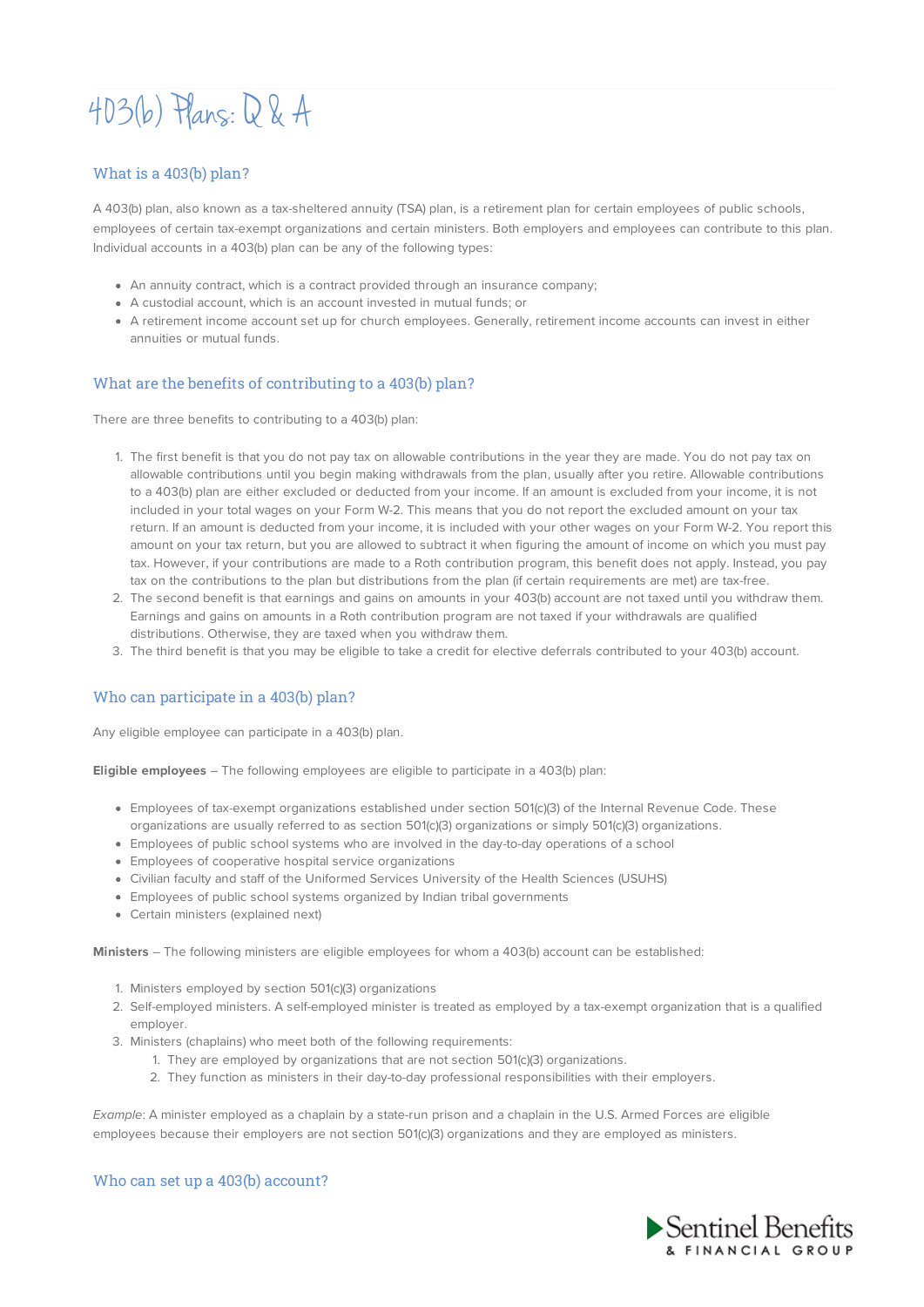You cannot set up your own 403(b) account. Only employers can set up 403(b) accounts. A self-employed minister cannot set up a 403(b) account for his or her benefit. If you are a self-employed minister, only the organization (denomination) with which you are associated can set up an account for your benefit.

#### How can contributions be made to my 403(b) account?

Generally, only your employer can make contributions to your 403(b) account. However, some plans will allow you to make aftertax contributions (defined later).

The following types of contributions can be made to 403(b) accounts:

- 1. **Elective deferrals** These are contributions made under a salary reduction agreement. This agreement allows your employer to withhold money from your paycheck to be contributed directly into a 403(b) account for your benefit. Except for Roth contributions, you do not pay tax on these contributions until you withdraw them from the account. If your contributions are Roth contributions, you pay taxes on your contributions but any qualified distributions from your Roth account are tax-free.
- 2. **Nonelective contributions** These are employer contributions that are not made under a salary reduction agreement. Nonelective contributions include matching contributions, discretionary contributions and mandatory contributions from your employer. You do not pay tax on these contributions until you withdraw them from the account.
- 3. **After-tax contributions** These are contributions (that are not Roth contributions) you make with funds that you must include as income on your tax return. A salary payment on which income tax has been withheld is a source of these contributions. If your plan allows you to make after-tax contributions, they are not excluded from income and you cannot deduct them on your tax return.
- 4. **A combination** A combination of any of the three contribution types listed above.

**Self-employed minister** – If you are a self-employed minister, you are considered both an employee and an employer, and you can contribute to a retirement income account for your own benefit.

### Do I report contributions on my tax return?

Generally, you do not report contributions to your 403(b) account (except Roth contributions) on your tax return. Your employer will report contributions on your Form W-2. Elective deferrals will be shown in box 12 and the Retirement plan box will be checked.

**Self-employed ministers** – If you are a self-employed minister, you must report the total contributions as a deduction on your tax return. Deduct your contributions on line 28 of Form 1040.

**Chaplains** – If you are a chaplain and your employer does not exclude contributions made to your 403(b) account from your earned income, you may be able to take a deduction for those contributions on your tax return. However, if your employer has agreed to exclude the contributions from your earned income, you will not be allowed a deduction on your tax return. If you can take a deduction, include your contributions on line 36 of Form 1040. Enter the amount of your deduction and write "403(b)" on the dotted line next to line 36.

### How much can be contributed to my 403(b) account?

There are limits on the amount of contributions that can be made to your 403(b) account each year. If contributions made to your 403(b) account are more than these contribution limits, penalties may apply. To determine the maximum amount you may contribute to your 403(b) account see: www.irs.gov/publications/p571/ch02.html.

#### For more information: www.irs.gov

We're here to help! Contact Sentinel Benefits & Financial Group for the guidance you need.

This article is not intended to be exhaustive nor should any discussion be construed as legal or financial advice.